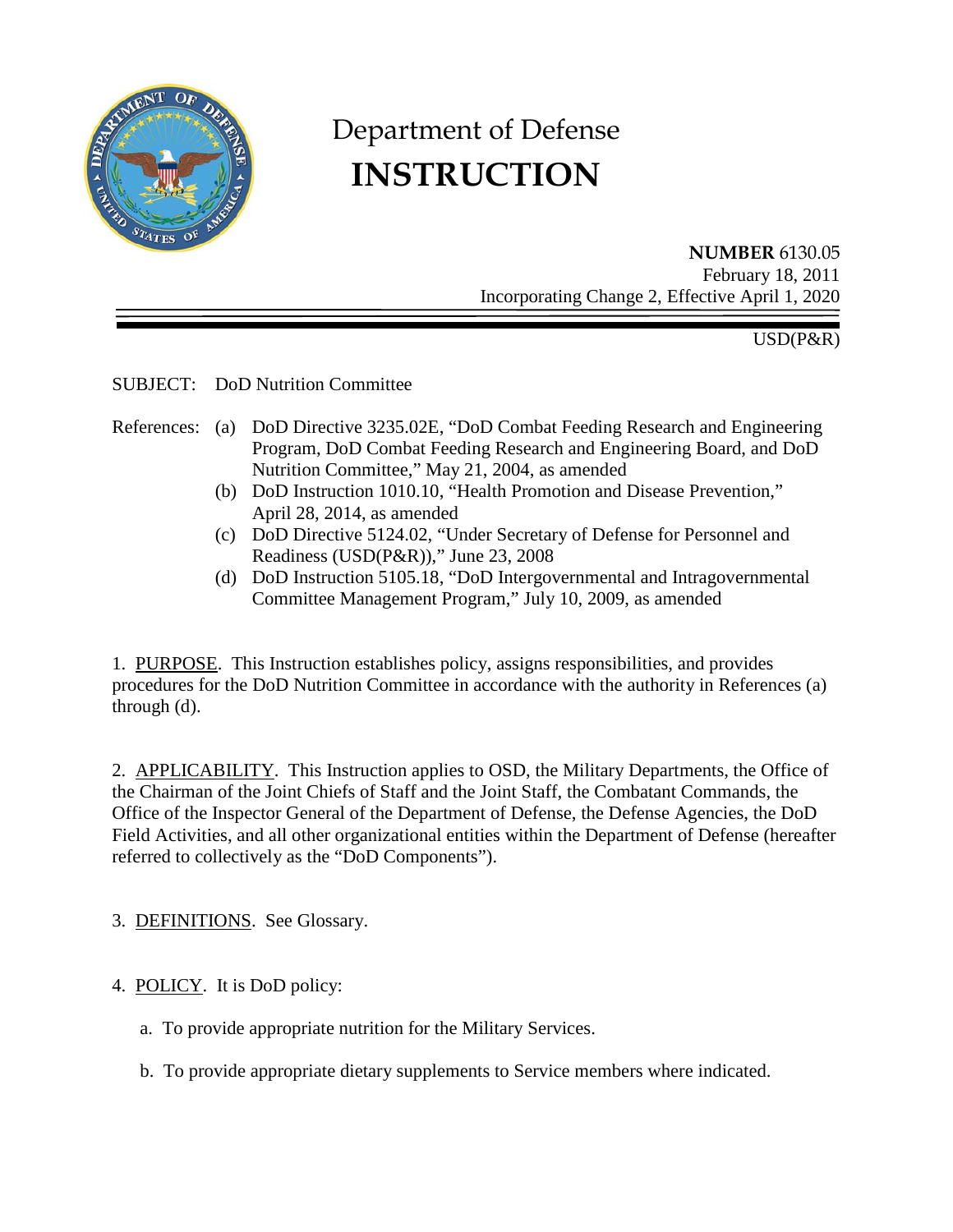c. To provide education and training to Service members in order to ensure that they are able to make healthy lifestyle choices regarding nutrition and dietary supplements and so achieve and maintain performance and health.

 d. That committee and subcommittee members appointed to the DoD Nutrition Committee, pursuant to Reference (d), shall be full-time or permanent part-time employees of the Federal Government. Members of the Reserve Components appointed to the Committee shall be individuals assigned to title 10, United States Code, billets.

5. RESPONSIBILITIES. See Enclosure 1.

6. PROCEDURES. See Enclosure 2.

7. RELEASABILITY. UNLIMITED. This Instruction is approved for public release and is available on the Directives Division Website at https://www.esd.whs.mil/DD/.

8. SUMMARY OF CHANGE 2. The change to this issuance updates references and removes expiration language in accordance with current Chief Management Officer of the Department of Defense direction.

9. EFFECTIVE DATE. This Instruction is effective February 18, 2011.

 $(l\omega)$ for the

Clifford L. Stanley Under Secretary of Defense for Personnel and Readiness

Enclosures

- 1. Responsibilities
- 2. Procedures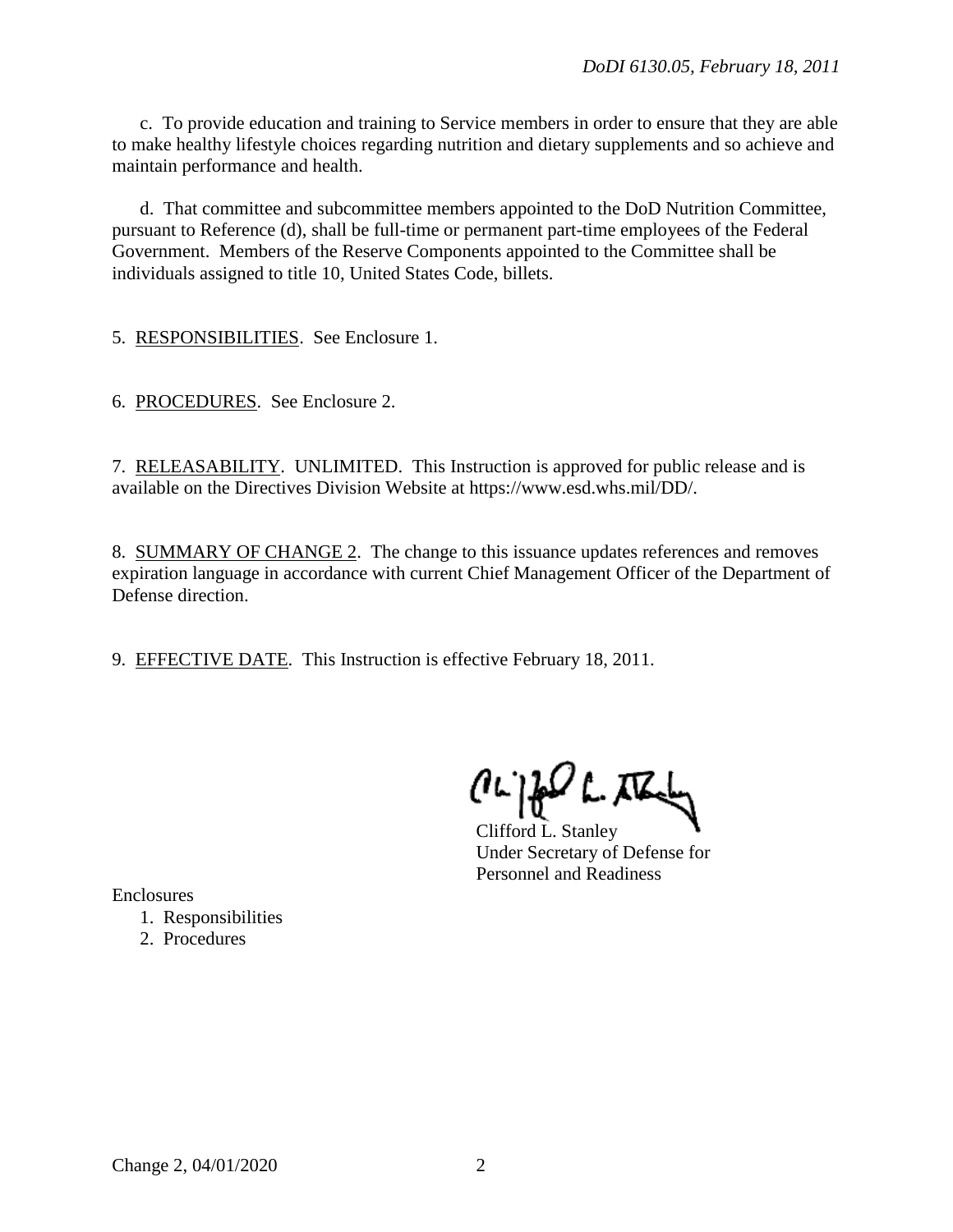# ENCLOSURE 1

# RESPONSIBILITIES

1. ASSISTANT SECRETARY OF DEFENSE FOR HEALTH AFFAIRS (ASD(HA)). The ASD(HA), under the authority, direction, and control of the Under Secretary of Defense for Personnel and Readiness (USD(P&R)), shall:

a. Chair the DoD Nutrition Committee pursuant to Reference (a).

 b. Establish the structure of the DoD Nutrition Committee and its operating procedures in accordance with this Instruction and Reference (a).

c. Approve the appointment of the chairs of subcommittees, working groups, integrated product teams, and any other such subordinate organizations of the DoD Nutrition Committee.

d. Monitor the implementation of approved DoD Nutrition Committee recommendations.

e. Obtain USD(P&R) approval for overall clinical policy development and policy implementation guidance for:

 (1) The provision of appropriate nutrition information, education recommendations, and suggested actions for the Military Services.

 (2) The provision of appropriate dietary supplements and other self-care products to Service members.

2. DEPUTY ASSISTANT SECRETARIES OF DEFENSE (DASDs) FOR HEALTH SERVICES POLICY AND OVERSIGHT (HSP&O) AND HEALTH READINESS POLICY AND OVERSIGHT (HRP&O). The DASDHSP&O) and DASDHRP&O), under the authority, direction, and control of the ASD(HA), shall, when the ASD(HA) is unavailable to perform the duties of the Chair, serve as co-chairs of the DoD Nutrition Committee to oversee routine Committee business.

3. HEADS OF THE DoD COMPONENTS. The Heads of the DoD Components shall provide appropriate representation to the DoD Nutrition Committee, its subcommittees, and any other subordinate organizations in accordance with the guidance in this Instruction and Reference (a).

4. SECRETARIES OF THE MILITARY DEPARTMENTS. The Secretaries of the Military Departments, in addition to the responsibilities in section 3 of this enclosure and in accordance with Reference (a), shall: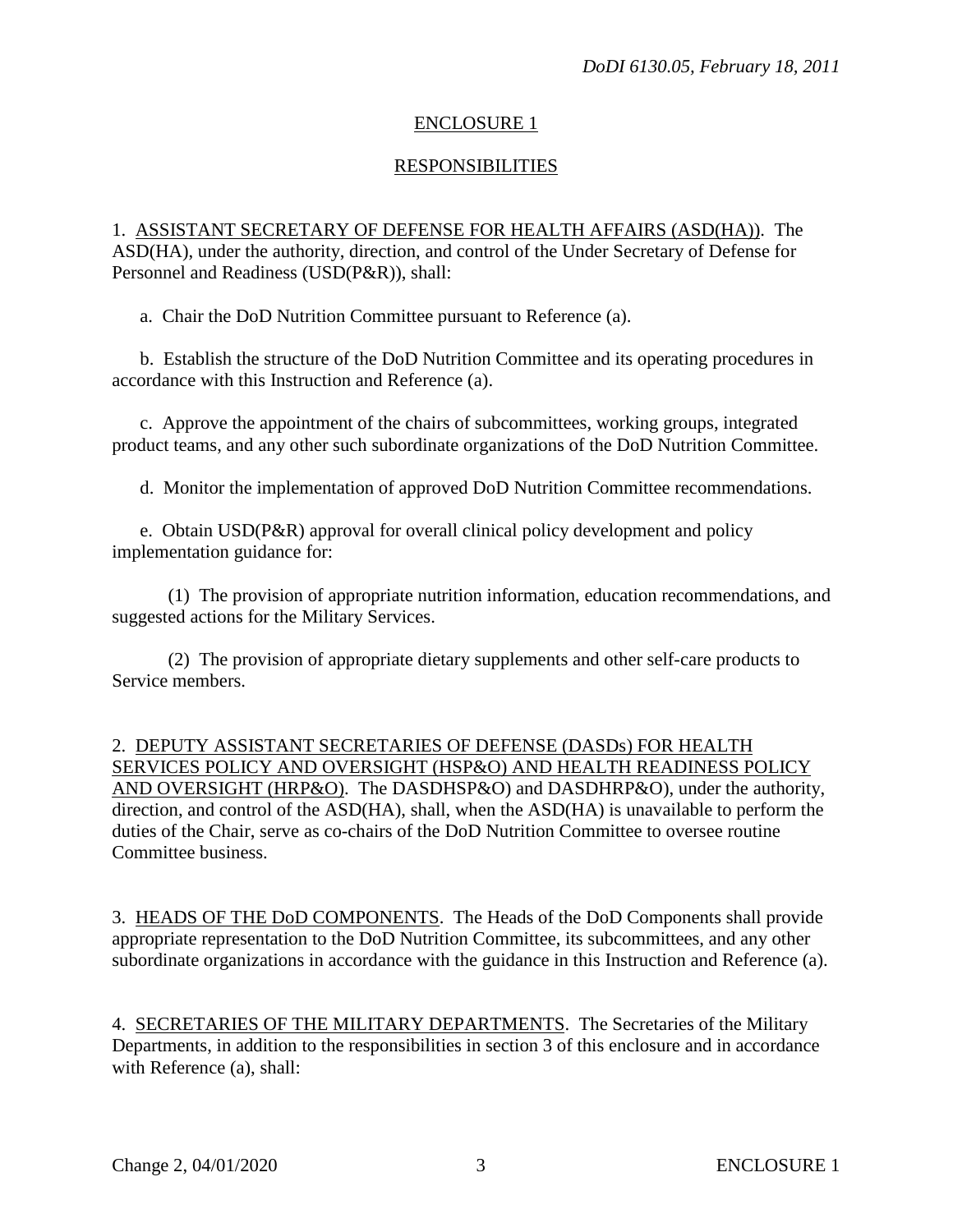a. Implement policies, processes, and programs to provide adequate and appropriate nutrition to Service members in a cost-effective manner, taking into consideration relevant recommendations of the DoD Nutrition Committee.

b. Provide military-specific education and training to Service members on the benefits of adequate and appropriate nutrition and the use of and potential harm from dietary supplements, taking into consideration relevant recommendations of the DoD Nutrition Committee.

#### 5. PRESIDENT OF THE UNIFORMED SERVICES UNIVERSITY OF THE HEALTH

SCIENCES (USUHS). The President of USUHS, under the authority, direction, and control of the ASD(HA), shall provide appropriate representation to the DoD Nutrition Committee (pursuant to Reference (a)), and to its subcommittees and any other subordinate organizations in accordance with this Instruction.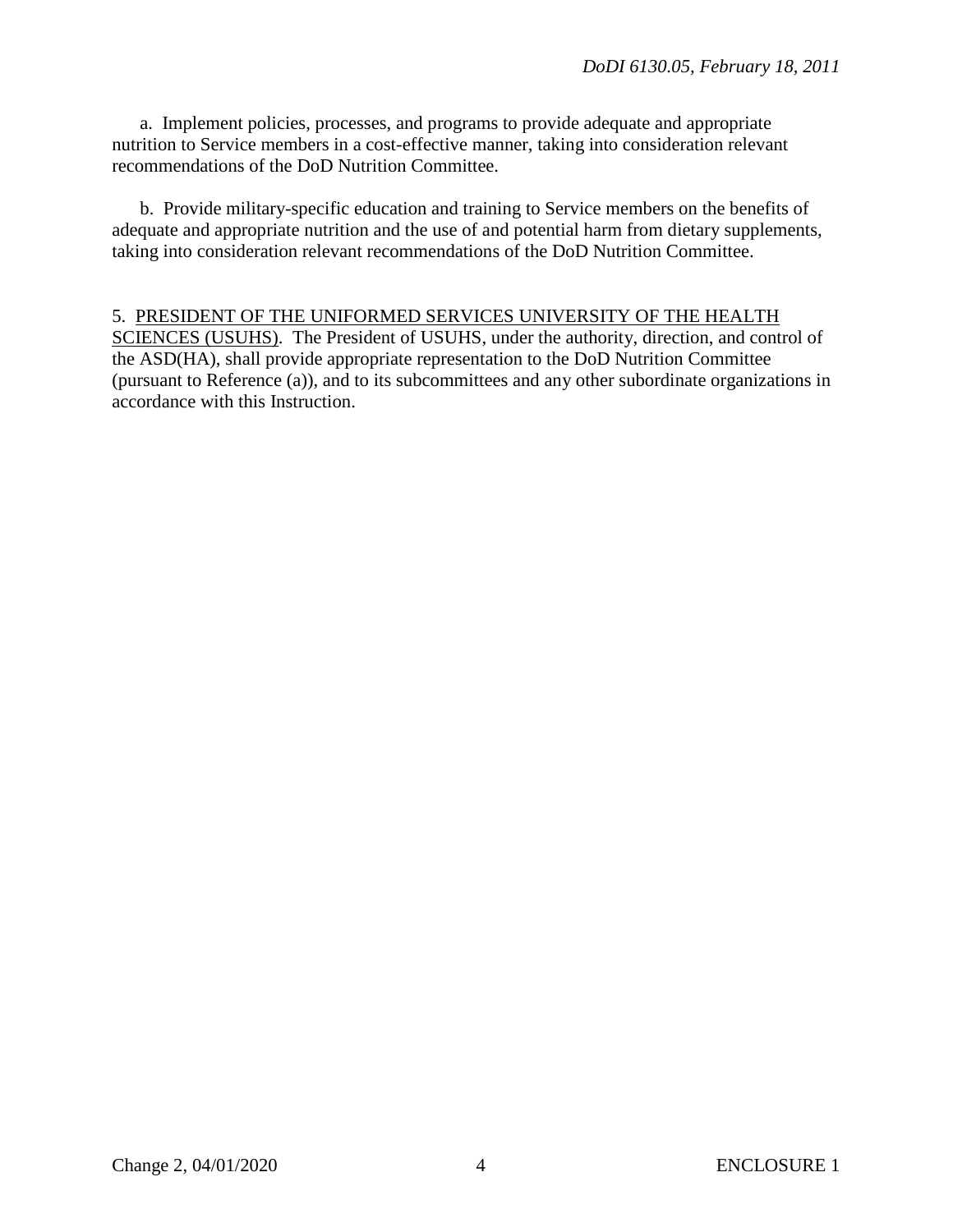#### ENCLOSURE 2

## **PROCEDURES**

#### 1. COMMITTEE STRUCTURE AND FUNCTIONS. The DoD Nutrition Committee shall:

a. Be chaired by the ASD(HA) pursuant to Reference (a).

b. Be co-chaired by the DASD(HSP&O) and the DASD(HRP&O) as substitutes when the ASD(HA) is unavailable to serve as Chair for the routine conduct of Committee business.

c. Consist of representatives of the Military Department Surgeons General; the President of USUHS; and others from within the Department of Defense who have a professional interest and expertise in nutrition, health promotion, combat feeding, and military food service in accordance with Reference (a), as well as in dietary supplements and other self-care products. The representatives must be full time or permanent part time Federal Government employees.

d. Provide advice to the Combat Feeding Research and Engineering Board and the Combat Feeding Program in accordance with Reference (a).

e. Have two standing subcommittees: the Food and Nutrition Subcommittee and a Dietary Supplements and Other Self-Care Products Subcommittee.

2. SUBCOMMITTEE FUNCTIONS. The standing subcommittees shall support the DoD Nutrition Committee in performing the functions specified in Reference (a).

a. The Food and Nutrition Subcommittee shall make recommendations on policy and the nutrition requirements of the Military Services and other DoD beneficiary groups in areas including, but not limited to:

(1) Combat feeding for the Military Services.

- (2) Menu design for the Military Services.
- (3) Nutrition research:
	- (a) Designed for the Military Services.
	- (b) Designed for other DoD beneficiary populations.
- (4) Weight management and fitness programs for the Military Services.
- (5) Human performance optimization in the Military Services.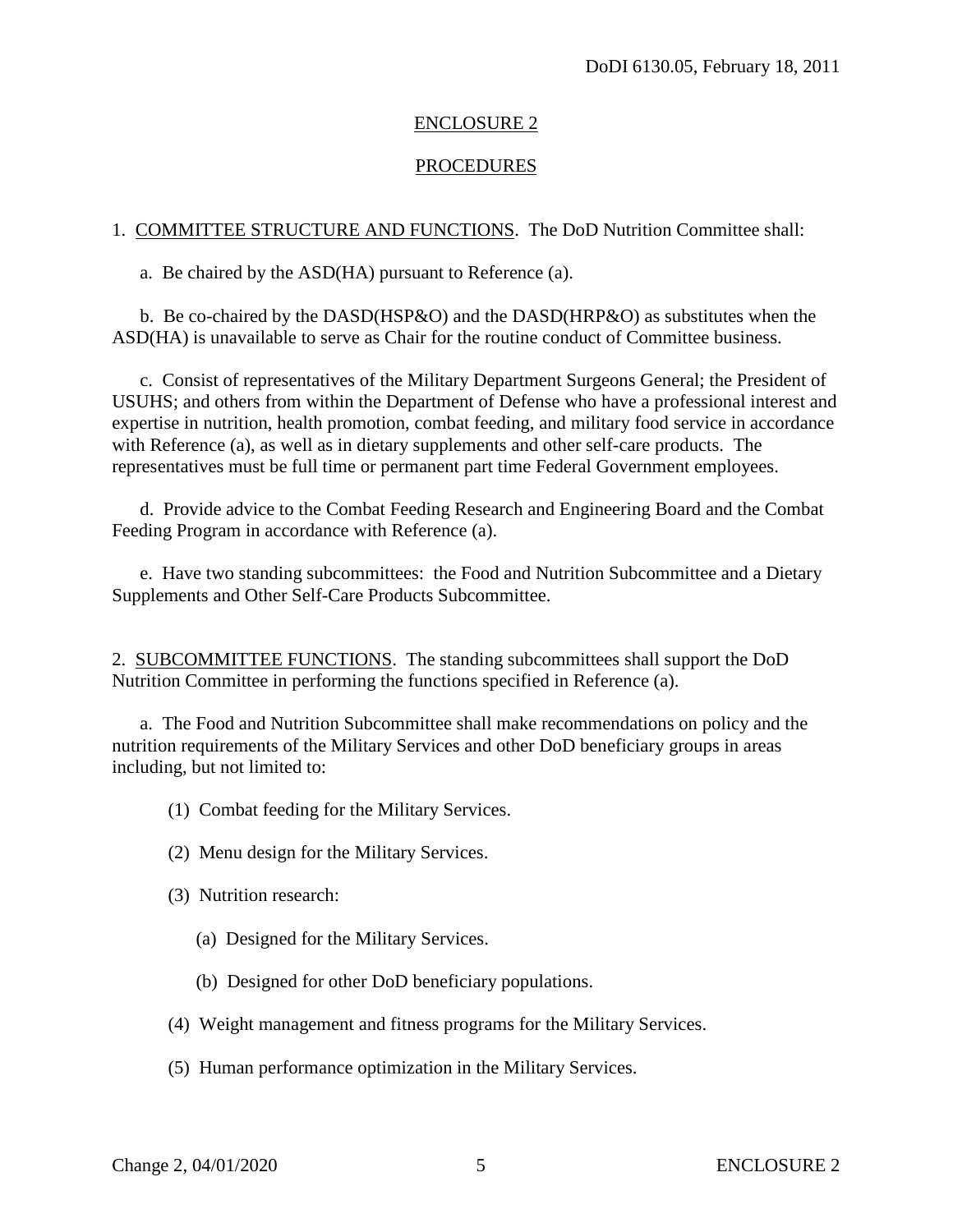(6) Nutrition education:

- (a) Designed for the Military Services.
- (b) Designed for other DoD beneficiary groups.

b. The Dietary Supplements and Other Self-Care Products Subcommittee shall make policy recommendations to the Military Services and other DoD beneficiary groups regarding the use of dietary supplements, where indicated, in areas including, but not limited to:

- (1) Dietary supplement education.
- (2) Military-specific research.
- (3) Adverse event reporting and monitoring.
- (4) Human performance optimization.
- (5) Military Service special operations.
- (6) Identification of research gaps and requirements.

(7) Identification of opportunities for resource sharing and cost containment among the Military Services.

c. Each subcommittee shall:

(1) Propose a chair for approval by the Chair of the DoD Nutrition Committee.

(2) Complete an annual plan with stated goals and objectives and submit it for approval by the DoD Nutrition Committee.

d. The subcommittee chairs may invite non-voting participation of representatives of other appropriate organizations within and outside the Department of Defense as long as they are fulltime or permanent part-time Federal Government employees acting in their official capacities. Where appropriate, the subcommittee chairs should invite the participation of representatives from DoD organizations concerned with nutritional logistics.

#### 3. SUBCOMMITTEE OPERATIONS

a. The subcommittees shall meet at least three times a year or when a specific need arises. The meetings may include representative participation by remote video or telephone conferencing.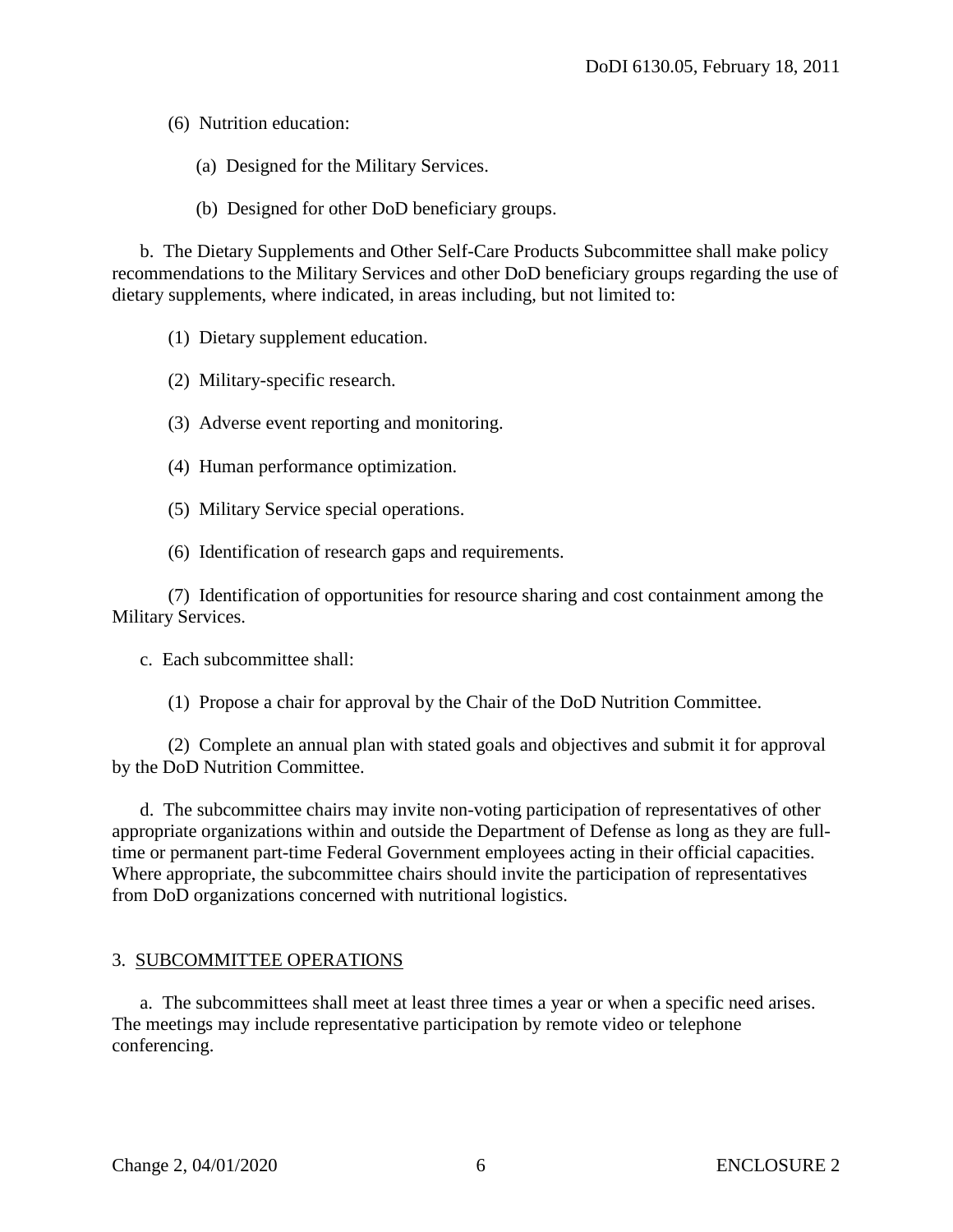b. Chairs shall designate a member or support staff to keep minutes, and the chairs shall forward the minutes to the DoD Nutrition Committee within 30 days of meeting adjournment.

c. The subcommittees shall coordinate with each other prior to submitting recommendations for consideration by the DoD Nutrition Committee.

d. The subcommittees shall provide expert advice to the Combat Feeding and Research Engineering Board through the DoD Nutrition Committee as required.